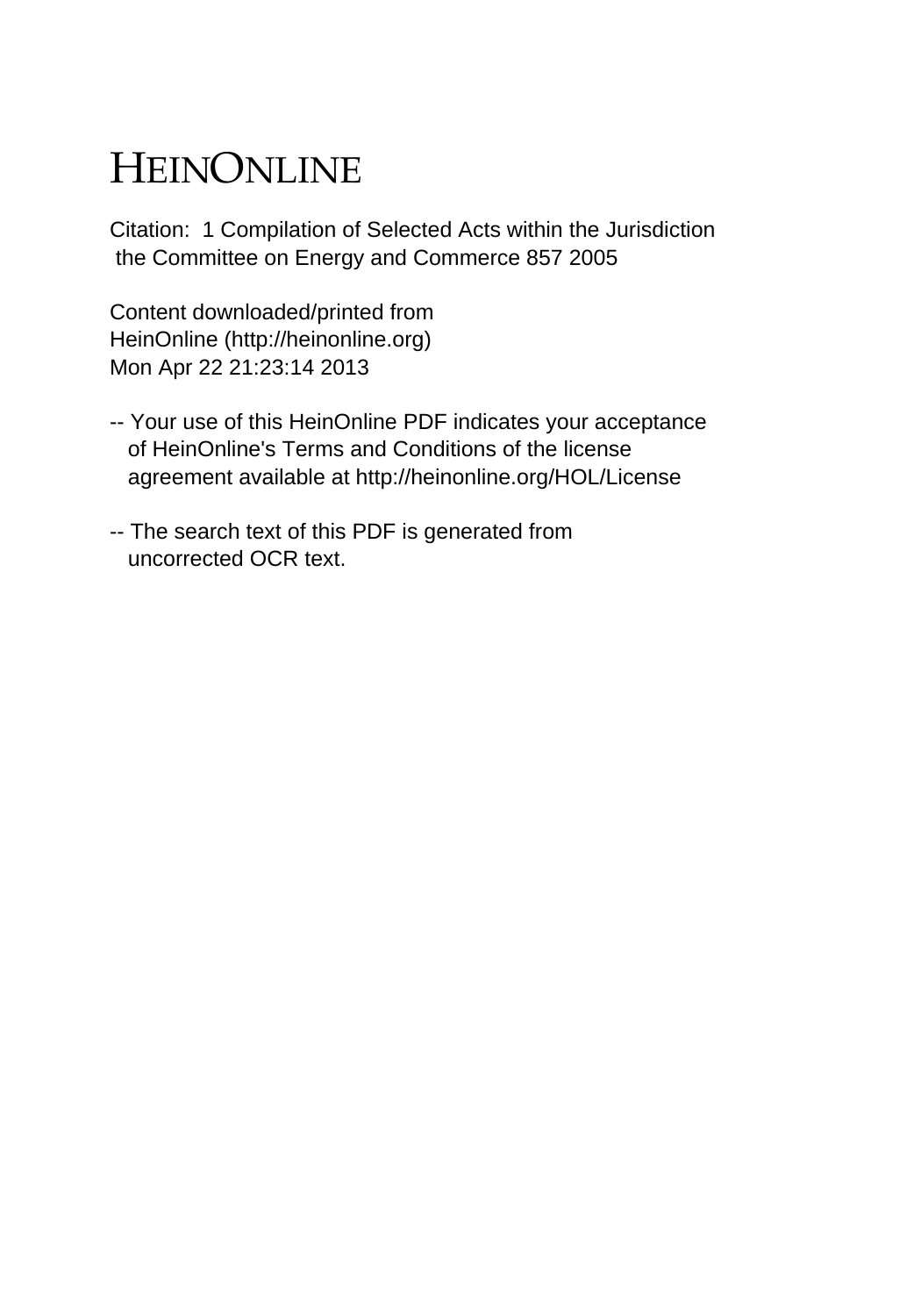## **CHAPTER 181 OF TITLE 40 UNITED STATES CODE**

 $\star$ ٠k  $\star$ sk.  $\ast$  $\ast$  $\star$ 

## **SUBTITLE V-MISCELLANEOUS**

sk.  $\ast$  $\ast$ 

### **CHAPTER 181-TELECOMMUNICATIONS ACCESSIBILITY FOR HEARING-IMPAIRED AND SPEECH-IMPAIRED IN-DIVIDUALS 1**

Sec.

18101. Definitions. 18102. Federal telecommunications system.

18103. Research and development.

18104. TTY installation by Congress.

## **§ 18101. Definitions**

In this chapter—

**(1)** FEDERAL AGENCY.-The term "federal agency" has the same meaning given that term in section 102 of this title.

(2) TTY.-The term "TTY" means a text-telephone used in the transmission of coded signals through the nationwide telecommunications system.

#### **§ 18102.** Federal telecommunications system

(a) REGULATIONS TO ENSURE ACCESSIBILITY.-The Administrator of General Services, after consultation with the Architectural and Transportation Barriers Compliance Board, the Interagency Committee on Computer Support of Handicapped Employees, the Federal Communications Commission, and affected federal agencies, shall prescribe regulations to ensure that the federal telecommunications system is fully accessible to hearing-impaired and speech-impaired individuals, including federal employees, for communications with and within federal agencies.

**(b)** FEDERAL RELAY SYSTEM.-The Administrator shall provide for the continuation of the existing federal relay system for users of TTY's.

(c) DIRECTORY.-The Administrator shall assemble, publish, and maintain a directory of TTY's and other devices used by federal agencies to comply with regulations prescribed under subsection (a).

<sup>&#</sup>x27;This chapter replaces the Telecommunications Accessability Enhancement Act of 1988 (P.L. 100-542; October 28, 1988), which was repealed by section 6(b) of Public Law 107-217, codifying title 40, United States Code.